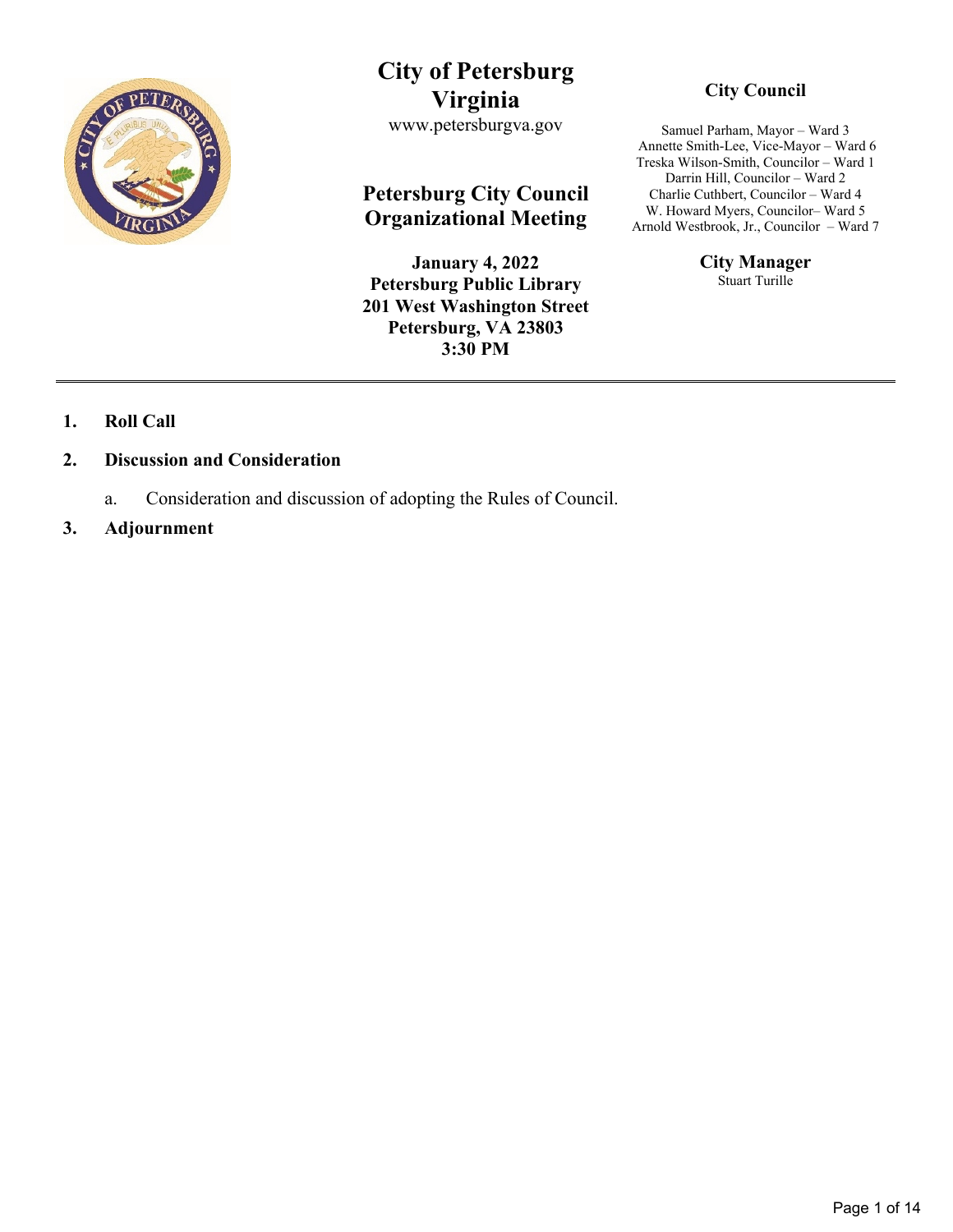## **A RESOLUTION ADOPTING THE RULES OF COUNCIL WITH APPROVED CHANGES.**

## **RULE I. – MEETINGS**

**Section 1. Regular Meetings**. Except as set forth in Section 8 of Rule I, Council shall hold regular meetings on the first and third Tuesdays of each month. Regular Meetings shall be comprised of Council "Work Sessions" and Council "Business Meetings." Work Sessions shall be held for the purpose of allowing Council to receive information on proposals and other items of City business. No formal action of Council shall occur at a Work Session. Work sessions will be held on the first Tuesday of each month at a time and location properly noticed by the Clerk of Council in accordance with these Rules. Business Meetings shall be held on the third Tuesday of each month at a time and location properly noticed by the Clerk of Council in accordance with these Rules.

"Formal action of Council" shall mean the adoption by Council of any resolution or ordinance, or the approval of any motion other than procedural motions for the purpose of conducting the meeting. Formal action of Council shall not include First Readings, schedule public hearings, directions to appointees to have items researched directly or by their staff, direction to prepare future agenda items, and other such requests or direction to Council-appointed personnel.

**Section 2. Special Meetings**. Special meetings of Council shall be held when calledby the Mayor or requested by two or more Council Members. The call or request shall be made to the Clerk and shall specify the matters to be considered at the special meeting. Upon receipt of such call or request the Clerk, after consultation with the Mayor, shall immediately notifyeach Council Member and the City Attorney in writing. Such notice shall specify the matters to be considered at the special meeting. Only matters specified in the notice shall be considered at such meeting, unless all Council Members are present. The notice may be waived if all Council Members attend the special meeting or sign a waiver.

**Section 3. Organizational Meeting**. In January of every year, Council will hold an organizational meeting prior to the first regularly scheduled public meeting. The purpose of the organizational meeting will be to adopt the Rules. In odd-numbered years, Council will elect a Mayor and Vice Mayor. At least three days prior to the Organizational Meeting, Members of Council and/or City Staff shall provide draft copies of any proposed changes to these Rules to all Members of Council, the City Manager, the City Attorney, and the Clerk of Council, which draft changes shall be made available to the public upon receipt by the Clerk in conjunction with the Council Agenda for the Organizational Meeting. Any changes not submitted in accordance with this Section shall not be considered by Council.

**Section 4. Quorum.** A majority of Council shall constitute a quorum for the transaction of business, unless otherwise required by law or ordinance.

**Section 5. Adjournment**. If a quorum of Council fails to attend any meeting, whether regular or special, the presiding officer may adjourn the meeting to some later date and notice of such adjournment shall be given to each Council Member by the Clerk. The Clerk shall enter such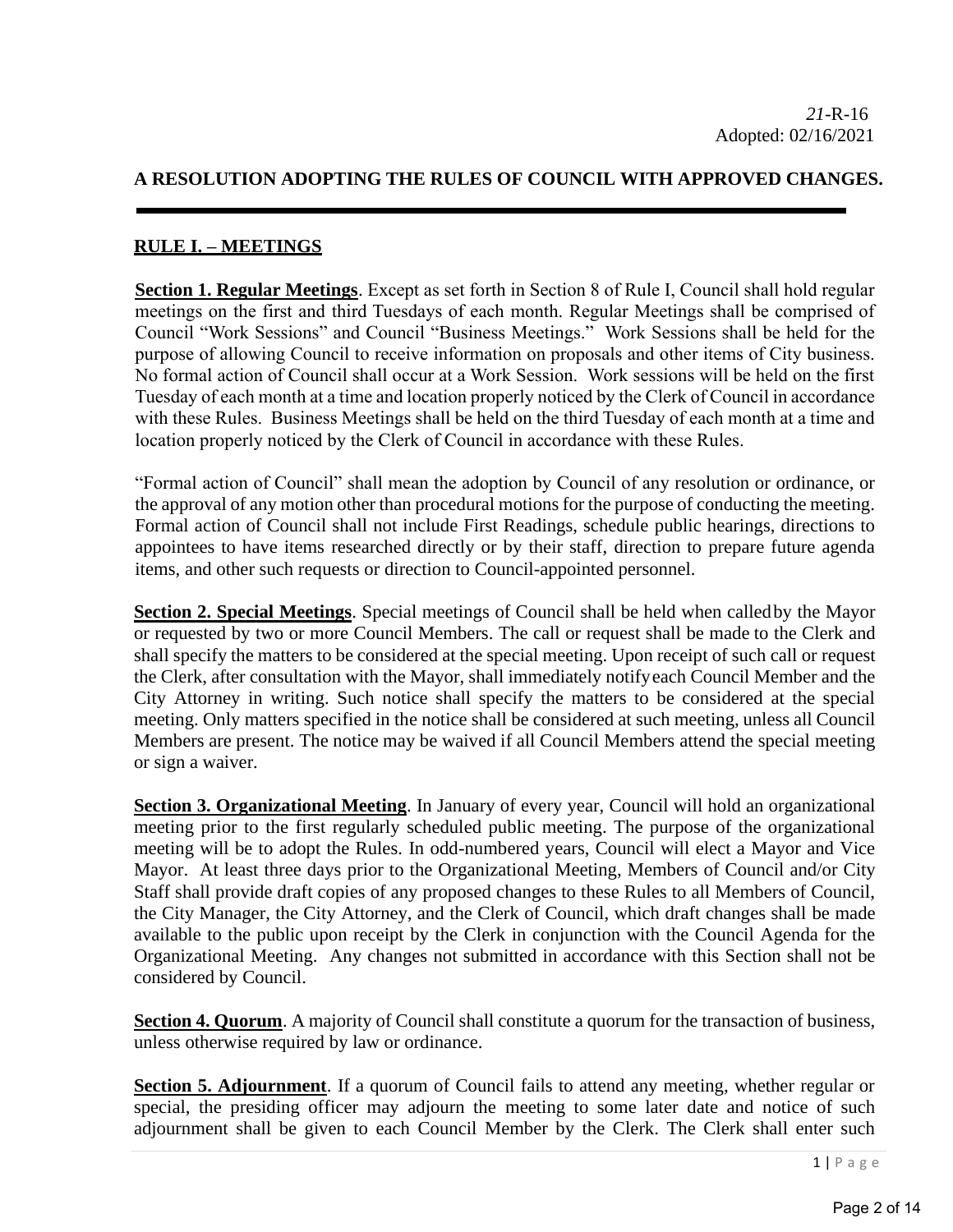adjournment on the journal.

**Section 6. Presiding Officer.** All meetings of Council shall be presided over by the Mayor, or, in the Mayor's absence, by the Vice Mayor, or, in the absence of both, by some other Council Member to be designated by Council and entered of record on the journal. As used in these Rules of Council, the term "presiding officer" refers to the Mayor, or in the Mayor's absence, the Vice Mayor, or, in the absence of both, the Council Member designated by Council and entered of record on the journal.

**Section 7. Length of Meetings.** No meeting shall extend after the hour of 10:00 PM unless Council by an affirmative vote of the majority of Council Members present extends the length of the meeting. The Council Member so moving to extend the length of the meeting shall include in his or her motion the matters appearing on the docket for that meeting to be considered after the hour of 10:00 PM.

**Section 8. Meeting Schedule**. No regular meetings of Council will be held during the month of August of each year. Also, there shall be only one regular meeting in the month of December, and it shall be held on the second Tuesday of that month, unless otherwise scheduled by Council. If a regularly scheduled meeting shall fall on a holiday or the day of a general election, this meeting shall be held, instead, on the next Tuesday.

**Section 9. Start Time of Meetings**. All meetings of Council shall begin at 4:00 p.m. with a closed session with the regular meeting beginning at 5:00 PM, unless a majority of Council Members vote to schedule it at a different time or unless a majority of Council Members inform the Clerk otherwise in writing. Required legal notice shall be given of such change.

**Section 10. Place of Meetings**. All meetings of Council shall be held in the Union Train Station or Petersburg Public Library unless a majority of Council Members vote to schedule it elsewhere or unless a majority of Council Members inform the Clerk otherwise in writing. Required legal notice shall be given of each change.

**Section 11. Virginia Freedom of Information Act**. Council whole-heartedly concurs with the General Assembly of Virginia that the affairs of government are not intended to be conducted in an atmosphere of secrecy since at all times the public is the beneficiary of all action taken by its own government. Therefore, Council shall conduct its business in a way that promotes increased awareness, by all citizens, of Council's activities and affords every opportunity for citizens to witness the operations of Council except as authorized by the Virginia Freedom of Information Act, Virginia Code § 2.2-3700 et seq. Accordingly in addition to those notice and meeting requirements established by law, Council shall give no less than three (3) business days' prior notice of all special unless a majority of Council Members inform the Clerk otherwise in writing and all such meetings shall take place at the time and place indicated in Sections 9 and 10 of Rule I. Notwithstanding the foregoing, actions taken at meetings, where a quorum is present and in compliance with other minimum requirements of law, shall not be invalidated by any departure from this Section 11 of Rule I.

**Section 12. Cancellation or Rescheduling of Meetings**. Once the Clerk has notified the public of a meeting of Council, the meeting shall be held as noticed unless a majority of Council Members ask the Clerk in writing to cancel or re-schedule the meeting.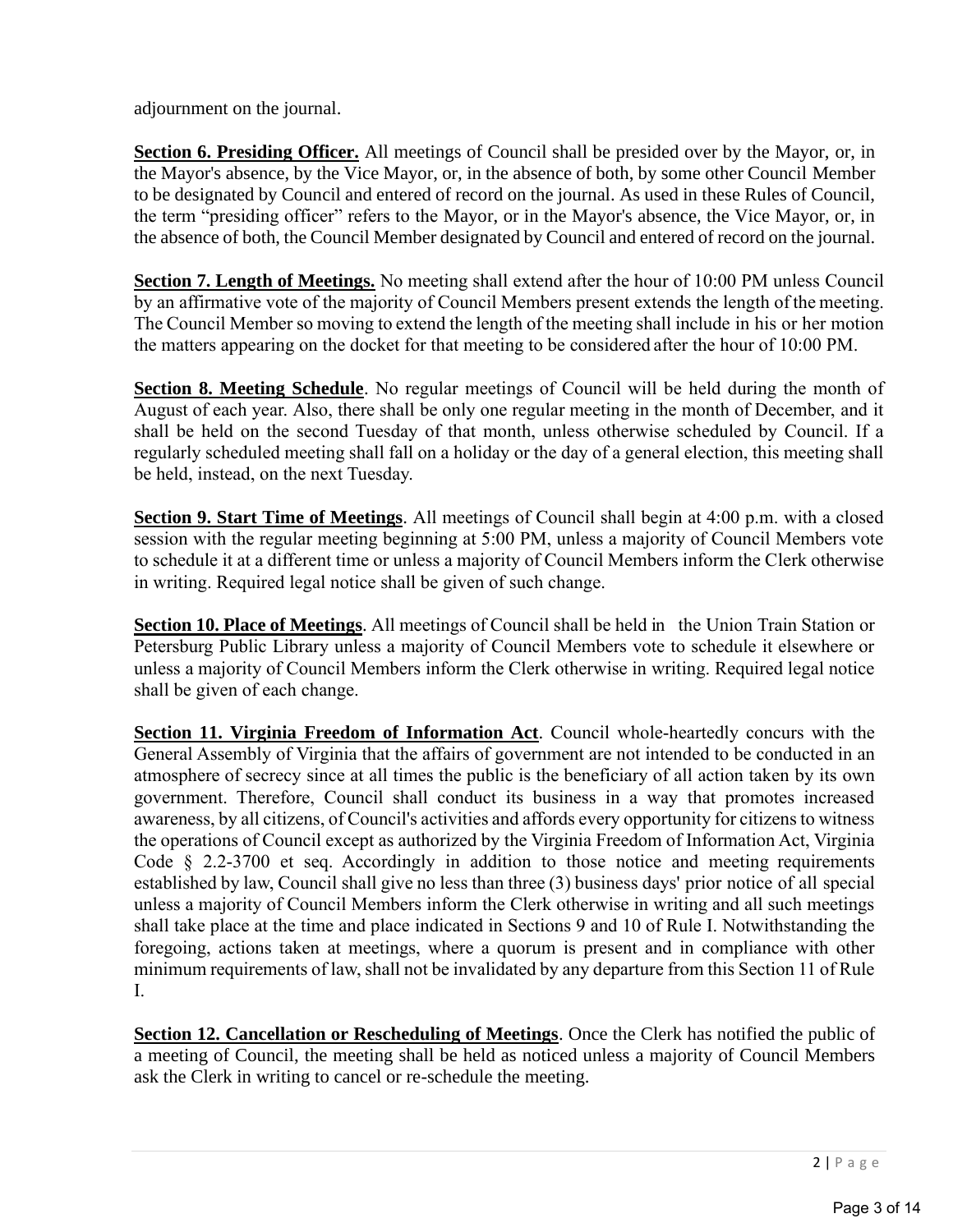**Section 13. Roundtable Format**. The presiding officer may request that any regular or special meeting of Council be conducted in a roundtable format to create an environment that facilitates thorough and productive discussion. All Work Sessions shall be conducted in a roundtable format. The Clerk shall provide for the set-up of the meeting room to create the roundtable format.

## **RULE II – CLERK AND RECORDS**

**Section 1. Clerk of Council**. Council shall elect a Clerk who shall keep a neat and accurate journal of Council proceedings and shall be the custodian thereof. After the minutes are read and approved, they shall be signed by the presiding officer.

**Section 2. Docket.** The Clerk shall prepare and present at each sitting of Council a docket of all matters requiring the attention of Council. The docket of all regular meetings shall be provided to all Council Members no later than five (5) days before Council is scheduled to meet.

**Section 3. Form of Ordinances**. Council shall comply with Virginia Code § 15.2-1426, which states that:

The object of every ordinance, except an ordinance approving a budget and annual appropriation ordinance or an ordinance with codifies ordinances, shall be clearly expressed in its title. All ordinances which repeal or amend existing ordinances shall identify by title the section to be repealed or amended.

Council shall comply with Virginia Code § 15.2-1427(B), which states that:

On final vote on any ordinance or resolution, the name of each member of the governing body voting and how he voted shall be recorded…[t]he governing body may adopt an ordinance or resolution by a recorded voice vote unless otherwise provided by law, or any member calls for a roll call vote.

**Section 4. Records of Meetings**. Except as provided herein, all meetings, whether open or closed, shall be recorded electronically. The electronic recording shall be produced and maintained by the Clerk; provided, that if a recording is not possible, detailed minutes of the meetings shall be kept by the Clerk. The Clerk shall maintain accurate and up-to-date Council records, including the journal described in Section 1 of Rule II, and shall make such records available to the public. Copies of the records shall be provided to the public or any requester at his or her expense. A copy of the minutes shall be made available to the public or requester no more than seven (7) business days after the meeting. A copy of the full record, including any recording or transcript, shall be made available no later than seven (7) business days after the meeting. This Section 4 of Rule II shall not apply to administrative meetings, breakfast meetings, open discussions, or other gathering of Council when no official action is expected to take place; provided, that no official action may be taken at such meetings.

**Section 5. Notice of Ceremonial Proclamations**. Each ceremonial proclamation shall be circulated and filed by 12:00 p.m. on the business day before the meeting at which it is to be considered.

## **RULE III. - ORDINANCES AND AMENDMENTS**

**<u>Section 1 Introduction of Ordinances, Resolutions, and Motions. Only those proposed</u>** ordinances, resolutions, or motions that have been presented by the Clerk on the docket of a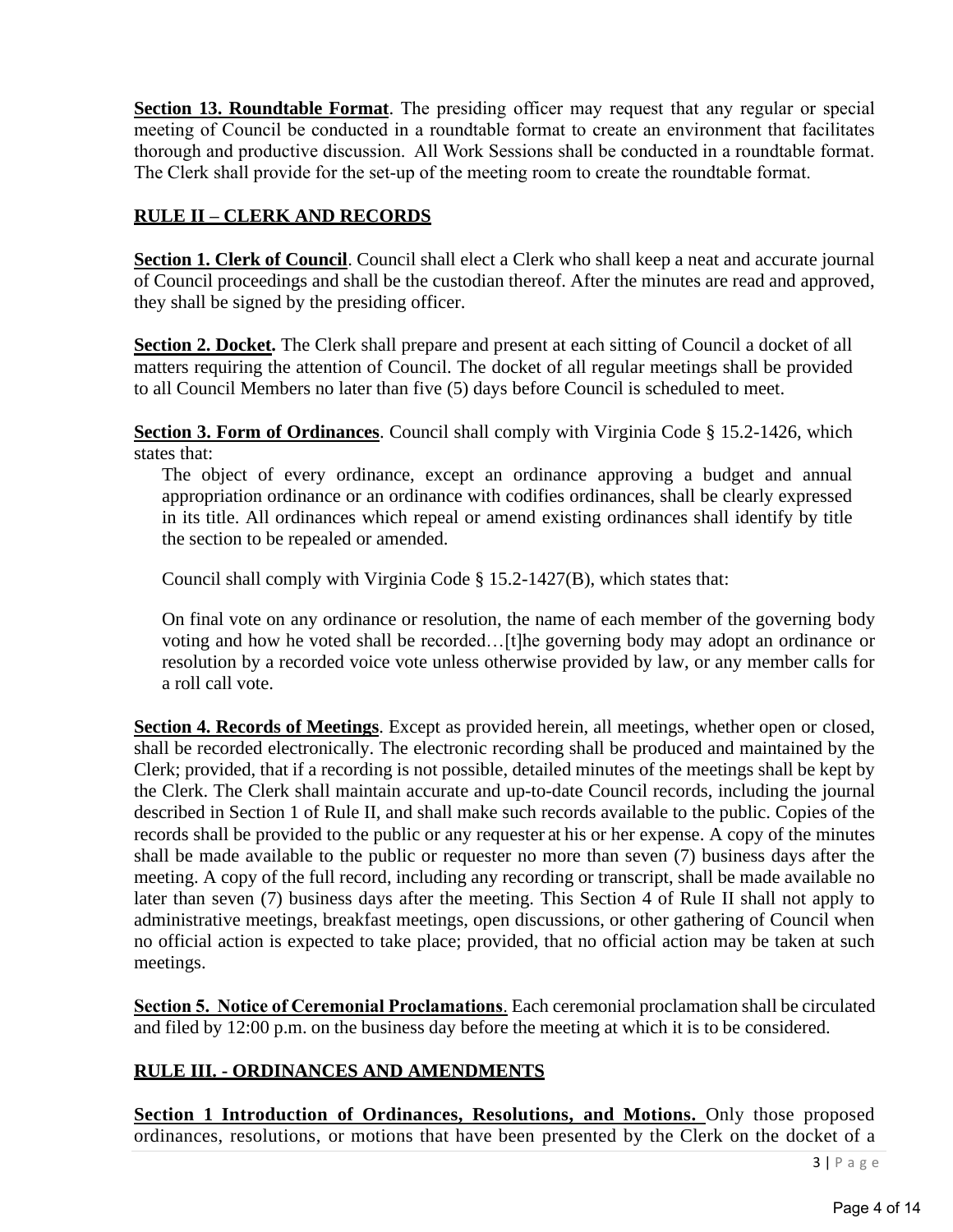meeting in accordance with the requirements of Rule II, Section 2 shall be considered for action at such meeting. Each such proposed ordinance, resolution, or motion shall be presented on the docket in its intended written form. This Section shall not apply to procedural motions such as those listed in Rule VI, Section 6 A. Neither shall this Section apply to motions to amend or substitute that comply with Rule VI, Section 6 H. Items may be added to the Agenda of a Regular Meeting of Council only by unanimous vote of all Members present. Items may be added to the Agenda of a Special Meeting of Council only by unanimous vote of all Members elected to City Council.

**Section 2. Recording Ordinances**. All enacted and adopted ordinances and resolutions shall be recorded in a book to be kept for that purpose and shall be attested by the Clerk as having been enacted or adopted by Council. They shall then be signed by the Mayor.

## **Section 3. Approval Requirements for Certain Ordinances**

**Approval Requirements for Certain Ordinances.** No ordinance appropriating money exceeding the sum of One Hundred Dollars (\$100.00), imposing taxes or authorizing the borrowing of money, shall be passed except by a recorded affirmative vote of a majority of Council Members. No ordinance appropriating money exceeding the sum of One Thousand Dollars (\$1,000.00), imposing taxes or authorizing the borrowing of money shall pass on the date of its introduction. The vote on such ordinance shall be taken by "ayes" and "nays" and shall be entered on the journal, and the affirmative vote of a majority of Council Members shall be necessary for its passage. No ordinance amending or changing the rate of license fees or taxes imposed by the City of Petersburg shall pass on the day of its introduction.

**Section 4. Public Hearings**. The presiding officer shall provide an opportunity for the public to be heard on each ordinance considered by Council. Where specific procedures for public hearing are established by law, such procedures shall be followed. In all other instances, public comment will be heard after a motion for adoption of the ordinance has been accepted by the presiding officer and prior to discussion by Council. Once Council has started discussing the motion, no further input from the public will be accepted.

## **RULE IV. - RECONSIDERATION**

No question decided by Council shall be again brought forward at any subsequent meeting during the period of thirty (30) days thence ensuing, unless there is a motion to reconsider it before Council adjourns. No such motion to reconsider shall be entertained unless it is made by a Council Member voting with the prevailing side at that meeting.

## **RULE V – ORDER OF BUSINESS**

**Section 1a. Order of Business Meeting**. Unless otherwise provided in accordance with Section 4 of Rule VI, at every business meeting of Council, the order of business shall be as follows:

- 1. Roll Call
- 2. Prayer
- 3. Pledge of Allegiance
- 4. Determination of the Presence of a Quorum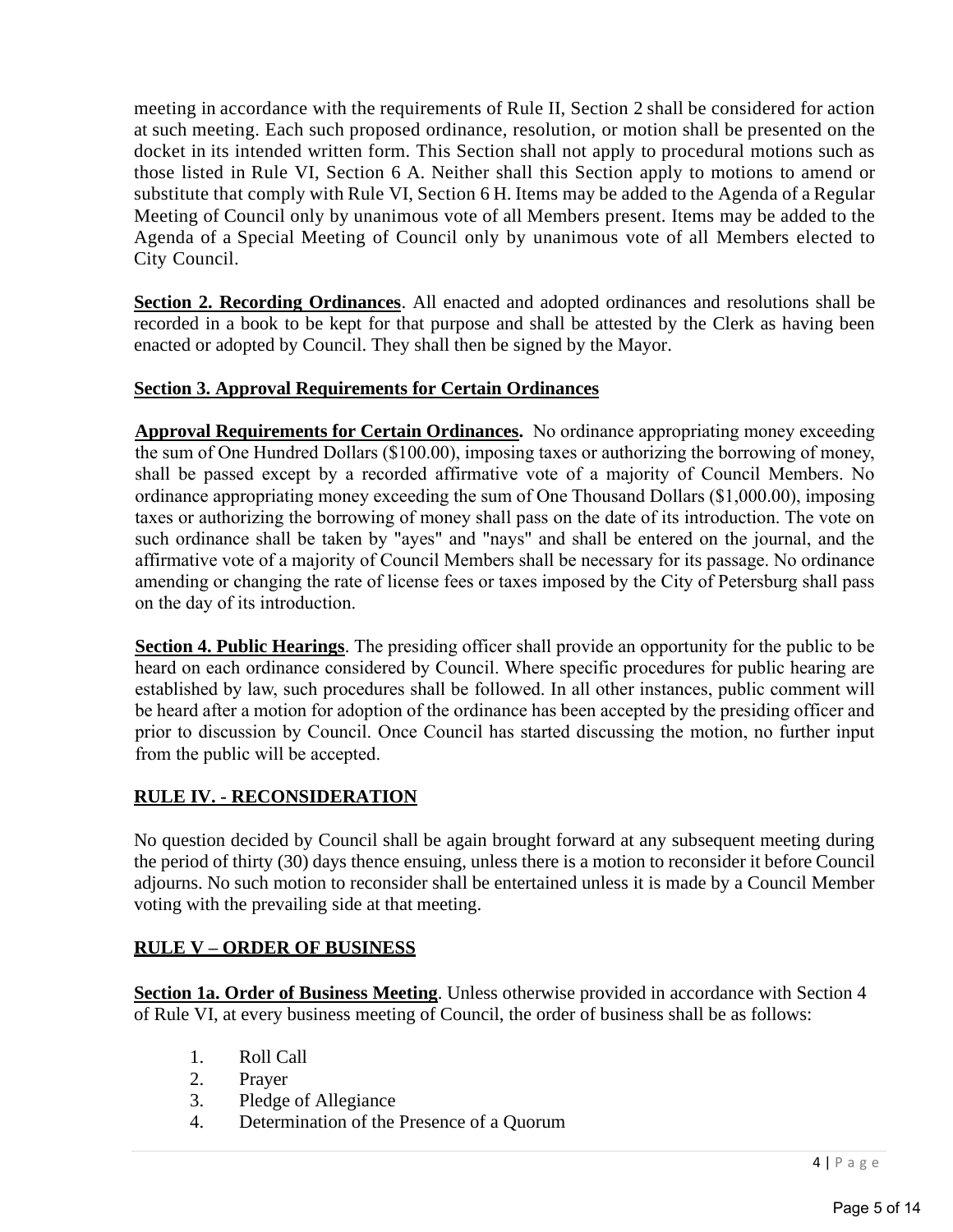- 5. Proclamations / Recognitions / Presentation of Ceremonial Proclamations
- 6. Responses to Previous Public Information Posted
- 7. Approval of Consent Agenda (to include minutes of previous meeting)
- 8. Official Public Hearings
- 9. Public Information Period
- 10. Business or Reports from Mayor or Council Members
- 11. Items Removed from Consent Agenda
- 12. Unfinished Business
- 13. New Business
- 14. City Manager's Report
- 15. Business or Reports from the Clerk
- 16. Business or Reports from the City Attorney
- 17. Adjournment

**Section 1b. Order of Work Session**. Unless otherwise provided in accordance with Section 4 of Rule VI, at every work session of Council, the order of business shall be as follows:

- 1. Roll Call
- 2. Prayer
- 3. Pledge of Allegiance
- 4. Determination of the Presence of a Quorum
- 5. Approval of Consent Agenda (to include minutes of previous meeting)
- 6. Special Reports
- 7. Monthly Reports
- 8. Finance and Budget Report
- 9. Capital Projects Update
- 10. Utilities
- 11. Streets
- 12. Facilities
- 13. Economic Development
- 14. City Manager's Agenda
- 15. Business or Reports from the Clerk
- 16. Business or Reports from the City Attorney
- 17. Public Comments
- 18. Adjournment

#### **Section 2. Closed Meetings**.

A. Council may hold closed meetings only for the purposes set forth in Virginia Code § 2.2- 3711. No closed meeting shall be held unless Council has taken an affirmative recorded vote in an open meeting approving a motion that (i) identifies the subject matter, (ii) states the purpose of the meeting and (iii) makes specific reference to the applicable exemption from open meeting requirements provided in Virginia Code § 2.2-3707 or Virginia Code § 2.2- 3711(A). The matters contained in such motion shall be set forth in detail in the minutes of the open meeting. A general reference to the provisions of the Virginia Freedom of Information Act, the authorized exemptions from open meeting requirements, or the subject matter of the closed meeting shall not be sufficient to satisfy the requirements for holding a closed meeting.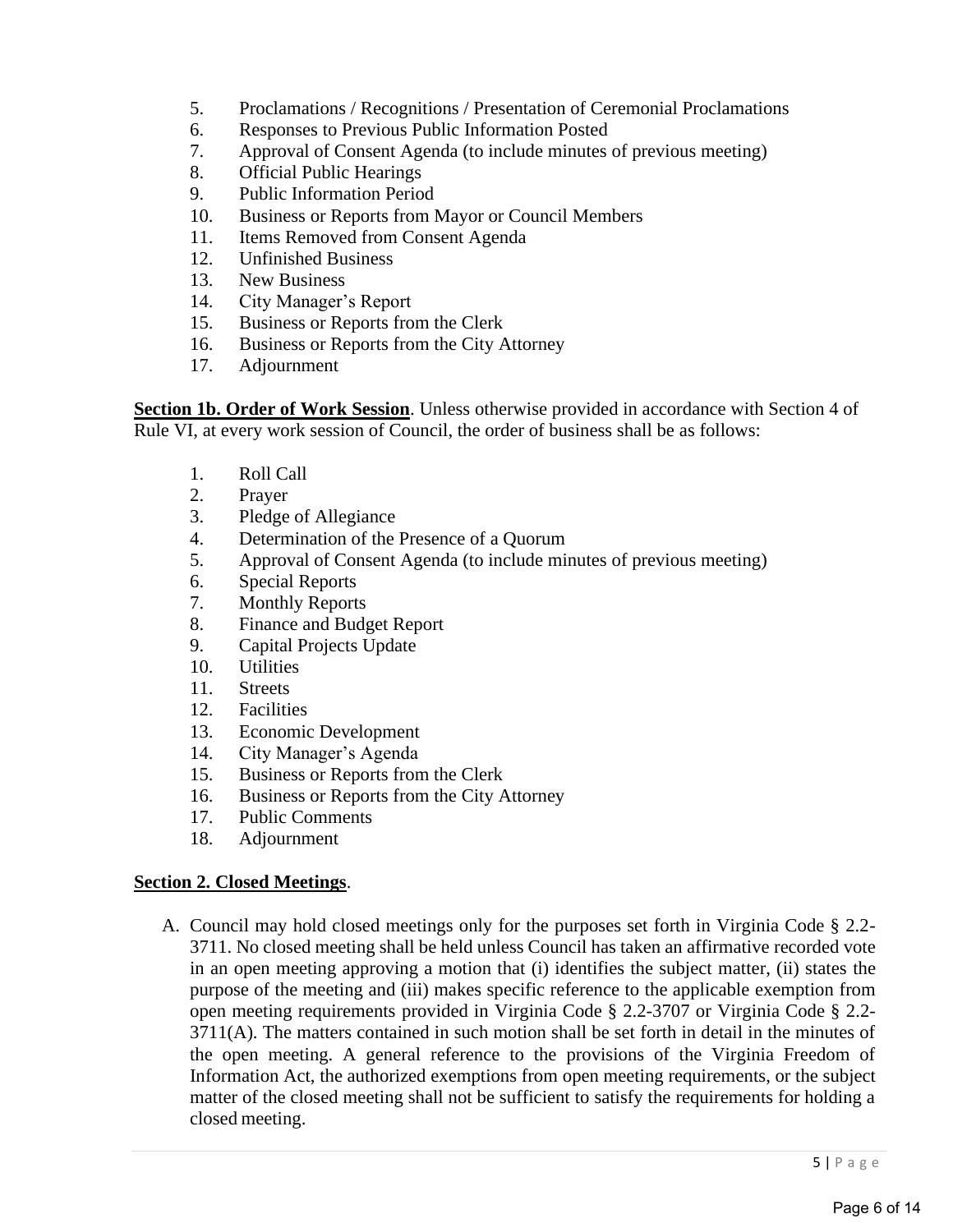- B. Council shall restrict its discussion during the closed meeting only to those matters specifically exempted from the provisions of the Virginia Freedom of Information Act and identified in the motion required by Virginia Code § 2.2-3711(A).
- C. At the conclusion of any closed meeting, Council shall immediately reconvene in an open meeting and shall take a roll call or other recorded vote to be included in the minutes of Council, certifying that to the best of each Council Member's knowledge (i) only public business matters lawfully exempted from open meeting requirements under the Virginia Freedom of Information Act and (ii) only such public business matters as were identified in the motion by which the closed meeting was convened were heard, discussed or considered in the meeting by Council. Any Council Member who believes that there was a departure from the requirements of clauses (i) and (ii), shall so state prior to the vote, indicating the substance of the departure that, in his or her judgment, has taken place. The statement shall be recorded in the minutes of Council. Failure of the certification required above to receive the affirmative vote of a majority of Council Members present during a meeting shall not affect the validity or confidentiality of such meeting with respect to matters considered therein in compliance with the provisions of the Virginia Freedom of Information Act. The recorded vote and any statement made in connection therewith, shall upon proper authentication, constitute evidence in any proceeding brought to enforce the provisions of the Virginia Freedom of Information Act.
- D. Council may permit non-members to attend a closed meeting if such persons are deemed necessary or if their presence will reasonably aid Council in its consideration of a topic that is a subject of the meeting.
- E. To the extent legally permissible, a Council Member shall be permitted to attend and observe a closed meeting held by any Council Appointed Board or Commission in accordance with §2.2-3712(G) of the Code of Virginia
- F. Except as specifically authorized by law, in no event may Council take action on matters discussed in any closed meeting, except at an open meeting for which notice was given as required by Virginia Code § 2.2-3707.
- G. The Clerk shall attend all closed meetings of Council. Minutes may be taken during closed meetings of Council but shall not be required. Such minutes shall not be subject to mandatory public disclosure.

**Section 3. Consent Agenda**. The Clerk, with the approval of the presiding officer, is authorized to prepare a consent agenda for routine, non-controversial matters. The purpose of the consent agenda is to provide a method for the expeditious handling of items which, in the opinion of the Clerk and the presiding officer, will not require discussion and will be approved unanimously by Council. Prior to the consideration of a motion to approve the consent agenda, the presiding officer shall ask if any Council Member would like to have an item removed from the consent agenda for discussion, for further information, or in order to have a separate vote on that item. There may be a short discussion of consent agenda items to answer any questions or clarify a matter. There shall be no lengthy debate or discussion of a consent agenda item. Matters shall be removed from the consent agenda and placed on the regular docket for debate at the request of any Council Member, with the approval of the patron, or the presidingofficer. In the discretion of the presiding officer, any item on the docket may be called out of the order as listed thereon. The consent agenda shall be introduced by a motion to approve and shall be considered by Council as a single item. The consent agenda shall include, by way of illustration but not limitation, the following: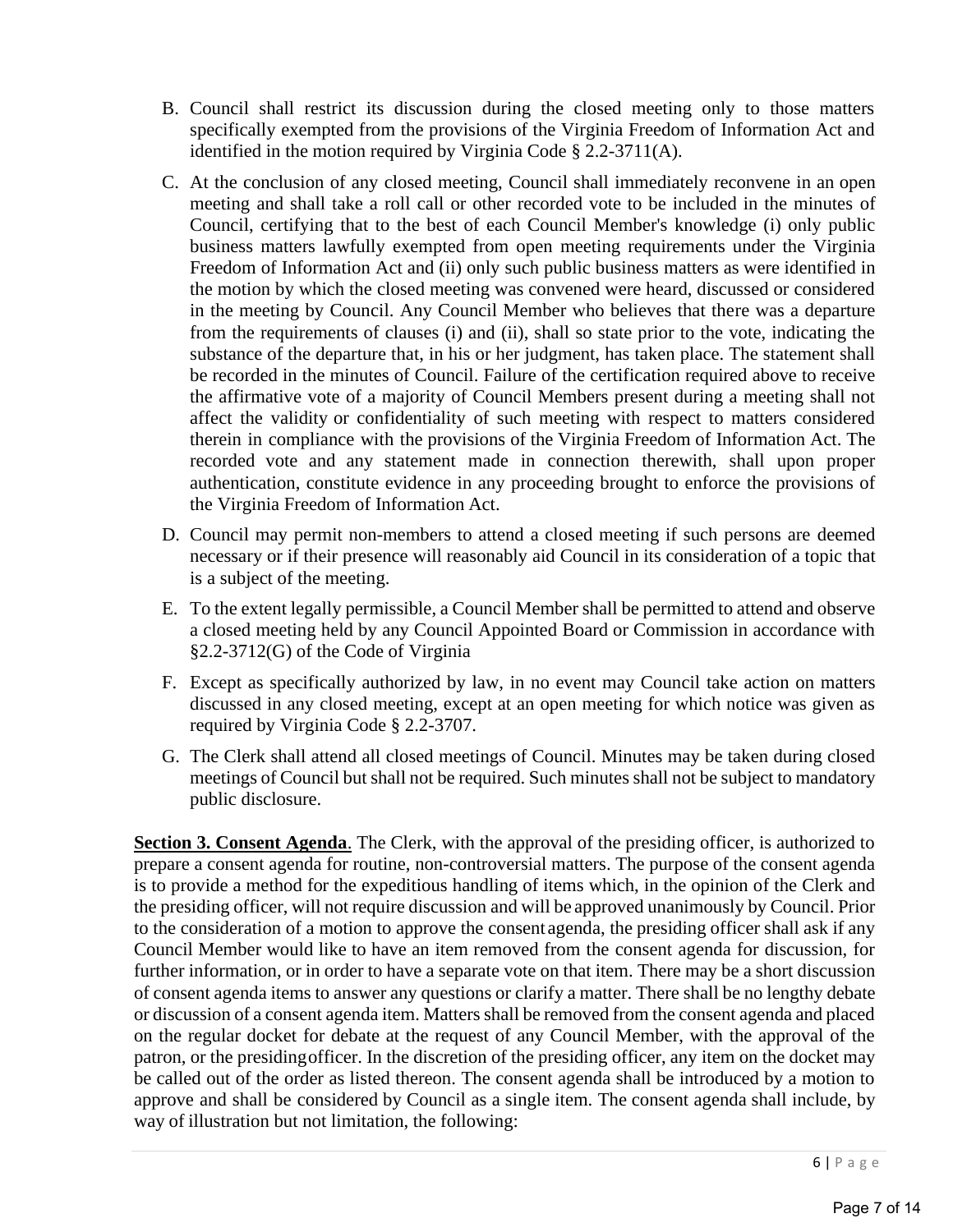- A. Approval of minutes;
- B. Routine ordinances or resolutions;
- C. Final/second readings of appropriations, ordinances or resolutions which received unanimous approval upon introduction at a previous meeting; and
- D. Any item believed by the Clerk to be routine and non-controversial in nature.

**Section 4. Public Information Period**. A public information period, limited in time to thirty (30) minutes, shall be part of the Order of Business at the regular business meeting of Council. Each speaker shall be a resident or business owner of the City of Petersburg and shall be limited to three (3) minutes. No speaker will be permitted to speak on any item scheduled for consideration on the regular docket of the meeting at which the speaker is to speak. The order of speakers, limited by the 30 minute time period, shall be determined as follows:

- A. First, in chronological order of their notice, persons who have notified the Clerk no later than 12:00 p.m. on the day of the meeting, and
- B. Second, in chronological order of their sign up, persons who have signed a sign- up sheet placed by the Clerk in the rear of the meeting room prior to the meeting.

The sign-up sheet will be retrieved by the Clerk two (2) minutes prior to the commencement of the meeting. Only those persons who have notified the Clerk prior to the meeting in accordance with (A) above, or whose names appear on the sign-up sheet in accordance with (B) above, will be eligible to speak. In the event that more than ten (10) people so qualify to speak, Council, by majority vote, may increase the 30-minute period or decrease the three (3) minutes otherwise allotted to each person to speak. Any matter brought beforethe attention of Council during a public information period shall not be acted upon by Council at that meeting.

**Section 5. Business and Reports from Council Members.** Each Council Member shall have five (5) minutes to present to Council a business update and report from his or her ward. Information provided during these reports shall be limited to events occurring in the respective Member's ward/city and shall not include the proposal and presentation of any new action items by Members of Council.

**Section 6. Decorum of Council Members**. Council Membersshall refrain from private discourse or other acts tending to distract the attention of Council from the business before it. In debate, a Council Member shall confine remarks to the pending question and avoid use of personalities. It is not the person but the measure that is the subject of debate, and it is not allowable to question or impugn the motives of a Council Member, but the nature or consequences of a measure may be condemned in strong terms.

**Section 7 Decorum of Members of the Public**. Persons appearing before Council will not be allowed to:

- A. Campaign for public office;
- B. Promote private business ventures;
- C. Use profanity or loud, vulgar, threatening or abusive language or gestures;
- D. Use language which insults or demeans any person or which, when directed at a public official or employee is not related to his or her official duties; however, citizens have the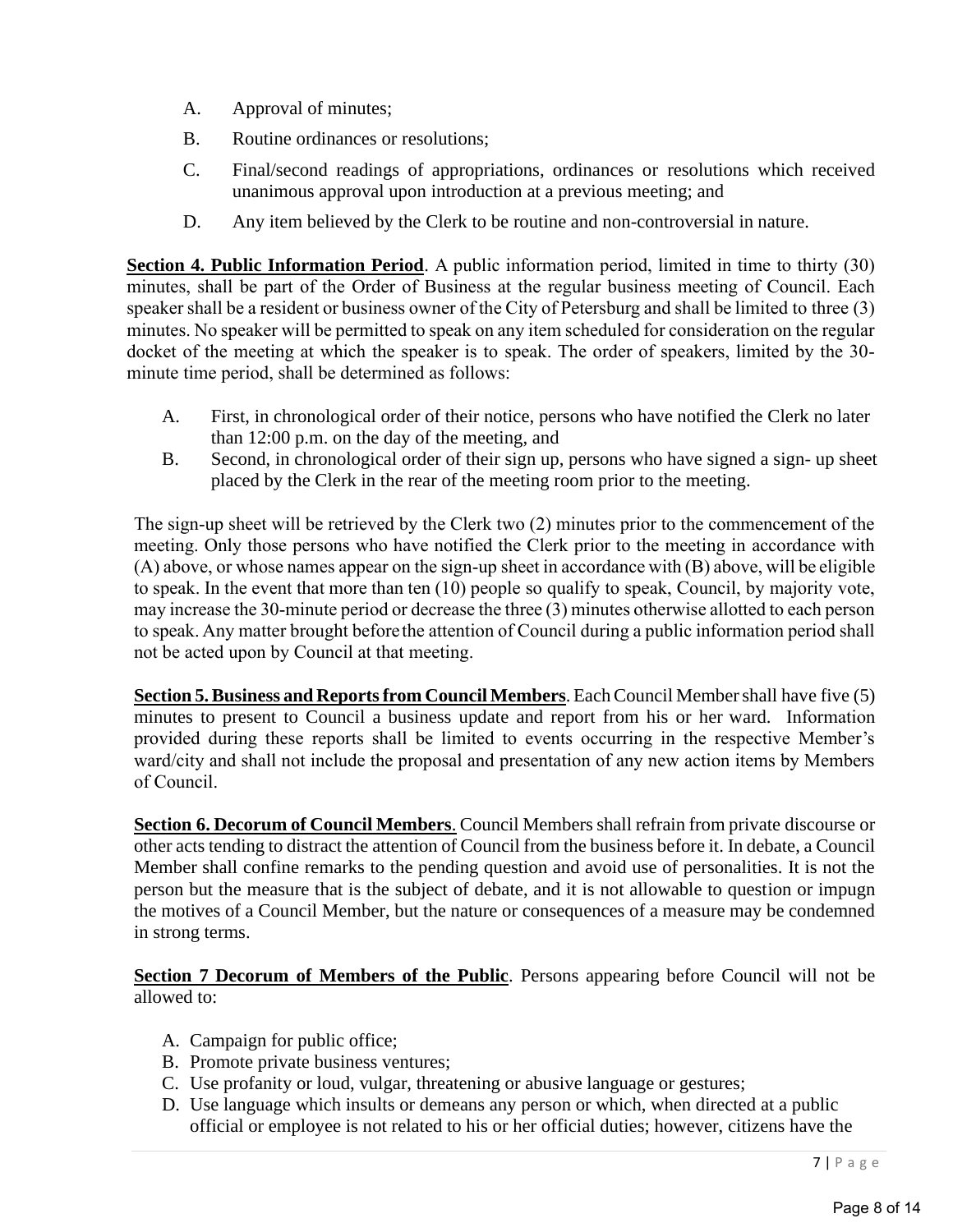right to comment on the performance, conduct and qualifications of public figures;

- E. Commit any act or disruptive behavior tending to impede or distract the attention of Council from the business before it, including interrupting other speakers, applauding, cheering or jeering;
- F. Make non-germane or frivolous statements; or
- G. Address Council on issues that do not concern the services, policies or affairs of the City of Petersburg.

The presiding officer shall preserve order and decorum at Council meetings. If the presiding officer determines that the removal of a person other than a Council Member is necessary to maintain order, after warning the person, the presiding officer may order the removal of the person. Unless permitted by the presiding officer, no person may enter the area designated as the dais of the Chamber during an official meeting of Council. No person, except a Council Member or staff, shall be allowed in the anterooms of the Chamber during the course of any hearing or other proceeding of Council except upon invitation of the presiding officer.

No attention-seeking devices of any kind or nature shall be carried or placed within Council hearing or meeting rooms, with the following exceptions:

- 1. Articles of clothing and items attached thereto (such as buttons).
- 2. Signs, placards, posters, and the like, provided that they are not attached to sticks.

No demonstrations are permitted in any area in which a Council proceeding or a public hearing is being conducted. This prohibition shall not apply to armbands, emblems, badges, or other articles worn on the personal clothing of individuals; provided, that such armbands, badges or emblems are of such a size and nature as not to interfere with the vision or hearing of other persons at a meeting and do not extend from the body as may cause injury to another. Any person who violates the provisions of thissection or who willfully interrupts or disturbs Council proceedings, after a warning to desist, may be removed from the premises. Models, photographs, maps, charts, drawings, and other such demonstrative materials intended for use in a presentation by a specific person in testimony before Council shall be permitted without objection.

## **RULE VI – RULES OF PROCEDURE FOR COUNCIL MEETINGS**

**Section 1. Robert's Rules of Order**. The rules of parliamentary procedure set forth in the current edition of Robert's Rules of Order shall govern the conduct of meetings of Council, except where otherwise specified by these Rules of Council or otherwise mandated. The City Attorney shall serve as the parliamentarian for the purpose of advising Council when an interpretation on parliamentary procedures is required.

**Section 2. Priority in Speaking.** When two or more Council Members wish to speak at the same time, the presiding officer shall name the one to speak.

**Section 3. Comments and Queries**. Council Members are to observe the following rules during the discussion of agenda items:

A. The presiding officer shall keep discussion germane to the subject. Points of clarification shall be limited to questions only. The presiding officer shall rule other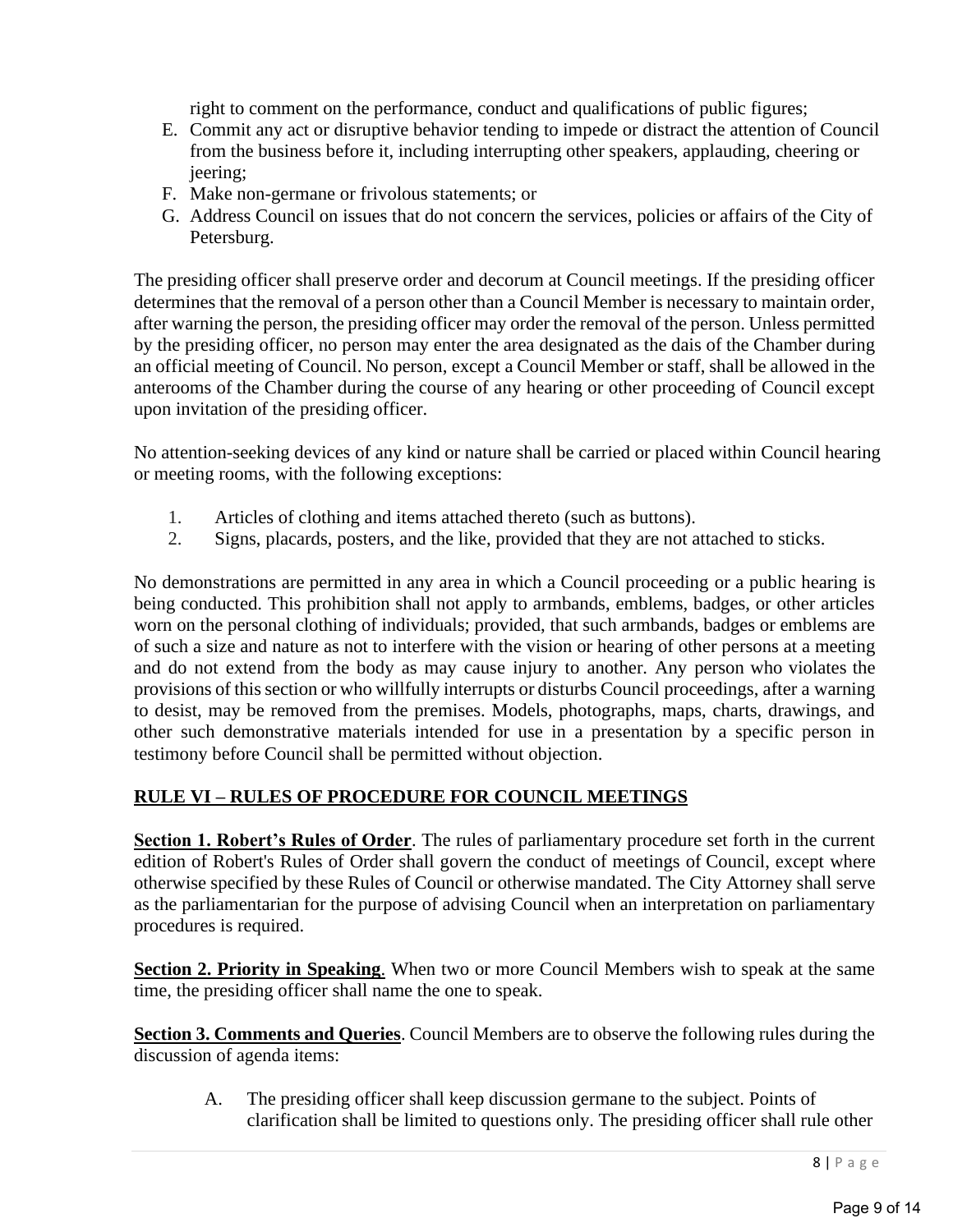comments out of order.

B. Council Members may address questions to the City Manager or staff present at the meeting in accordance with the procedures and time limits set forth in Section 5 of Rule VI. Staff members should be at a microphone when answering Council Members' questions. All legal questions should be addressed to the City Attorney.

**Section 4. Action by Council; Proceeding Out of Order**. Items of business will be considered and dealt with one at a time, and a new proposal may not be put forth until action on the preceding one has been concluded. The presiding officer, without objection, or uponthe vote of a majority of the Council Members present and voting, may proceed on any item of business out of order.

### **Section 5. Rules of Discussion and Debate**.

- A. Obtaining the Floor. A Council Member who wishes to speak, give notice, make a motion, submit a report, or obtain the floor for any other purpose, shall address and be recognized by the presiding officer before addressing Council.
- B. Time Limits. No Council Member may be recognized more than once to debate or make a motion relating to a pending matter until all Council Members who wish to speak have been recognized. A Council Member may speak no more than three (3) minutes during the first round of debate on a pending matter, and no more than two (2) minutes during a subsequent round. A Council Member may yield all or part of his or her time provided by this section to another Council Member. The presiding officer may in his or her discretion modify time limitations with respect to specific matters scheduled for debate.
- C. Personal Privilege. Any Council Member, as a matter of personal privilege, may speak no more than ten (10) minutes under new business concerning a matter outside of a meeting that may affect Council collectively, its rights, its dignity, or the integrity of its proceedings, or the rights, reputation, or conduct of its Council Members in their representative capacities only.
- D. Point of Order. A point of order is made when a Council Member raises the question to the presiding officer, and seeks a determination by the presiding officer, as to whether there has been a breach of order or Rule. A point of order is not debatable unless the presiding officer permits debate. If the presiding officer permits debate on a point of order, the presiding officer may limit debate.
- E. Appeal. An appeal may be taken from any decision of the presiding officer. A Council Member shall state the basis for appealing a decision, to which the presiding officer may respond. An appeal from a decision of the presiding officer must be made promptly and before other business has intervened. A majority or tie vote of the Council Members present and voting on the question (whether the decision of the presiding officer shall be sustained) sustains the decision. An appeal is not debatable; provided, that the presiding officer may explain the basis for the presiding officer's decision.
- F. Parliamentary Inquiry. A parliamentary inquiry is made when a Council Member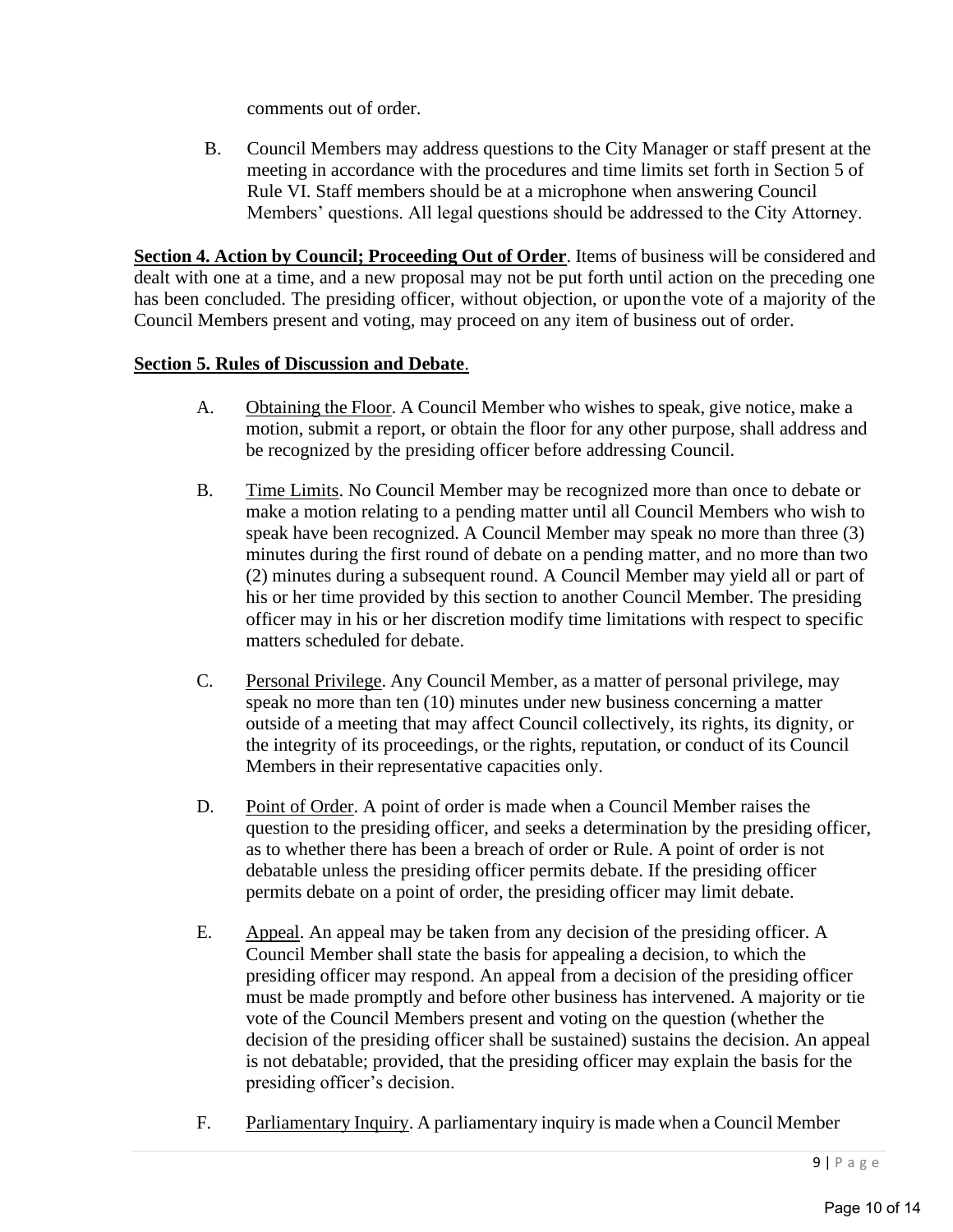raises a question to the presiding officer seeking information about the procedure or business before Council. The presiding officer shall direct the question to the City Attorney. A parliamentary inquiry is not debatable or appealable.

- G. Recognition of Non-Members. The presiding officer may recognize a person who is not a Council Member if the participation of the person would, in the judgment of the presiding officer, enhance the understanding of the matter under consideration by Council. Such person shall be permitted to speak no more than three (3) minutes during the debate on the matter under consideration.
- H. Ceremonial Proclamations. A ceremonial proclamation that has been adopted by Council may be presented during a meeting by the Council Member who introduced the resolution, or another Council Member designated by the Council Member who introduced the resolution. Without objection, adopted ceremonial proclamations scheduled for presentation at a meeting may be presented at a regular meeting of Council scheduled for the same day. During a Council period, no Council Member may present more than eight (8) ceremonial proclamations, except that a Council Member may yield his or her right to present a ceremonial proclamation under this section to another Council Member. No Council Member may speak for more than two (2) minutes on each ceremonial proclamation. No recipient of a ceremonial proclamation may present a display or performance during a meeting. No more than one recipient for each ceremonial proclamation shall be permitted to speak during a meeting.

### **Section 6. Motions**.

- A. Motions Allowed During Debate. When a question is under debate, the presiding officer may entertain only the following motions, which shall take precedence in the order listed:
	- 1. To adjourn.
	- 2. To recess.
	- 3. To reconsider.
	- 4. To lay on the table.
	- 5. To move the previous question.
	- 6. To close debate.
	- 7. To postpone to a day certain.
	- 8. To amend or substitute.
	- 9. To postpone indefinitely.
- B. Withdrawal or Modification of Motions. Any motion may be withdrawn or modified by the mover at any time before it has been amended or voted on.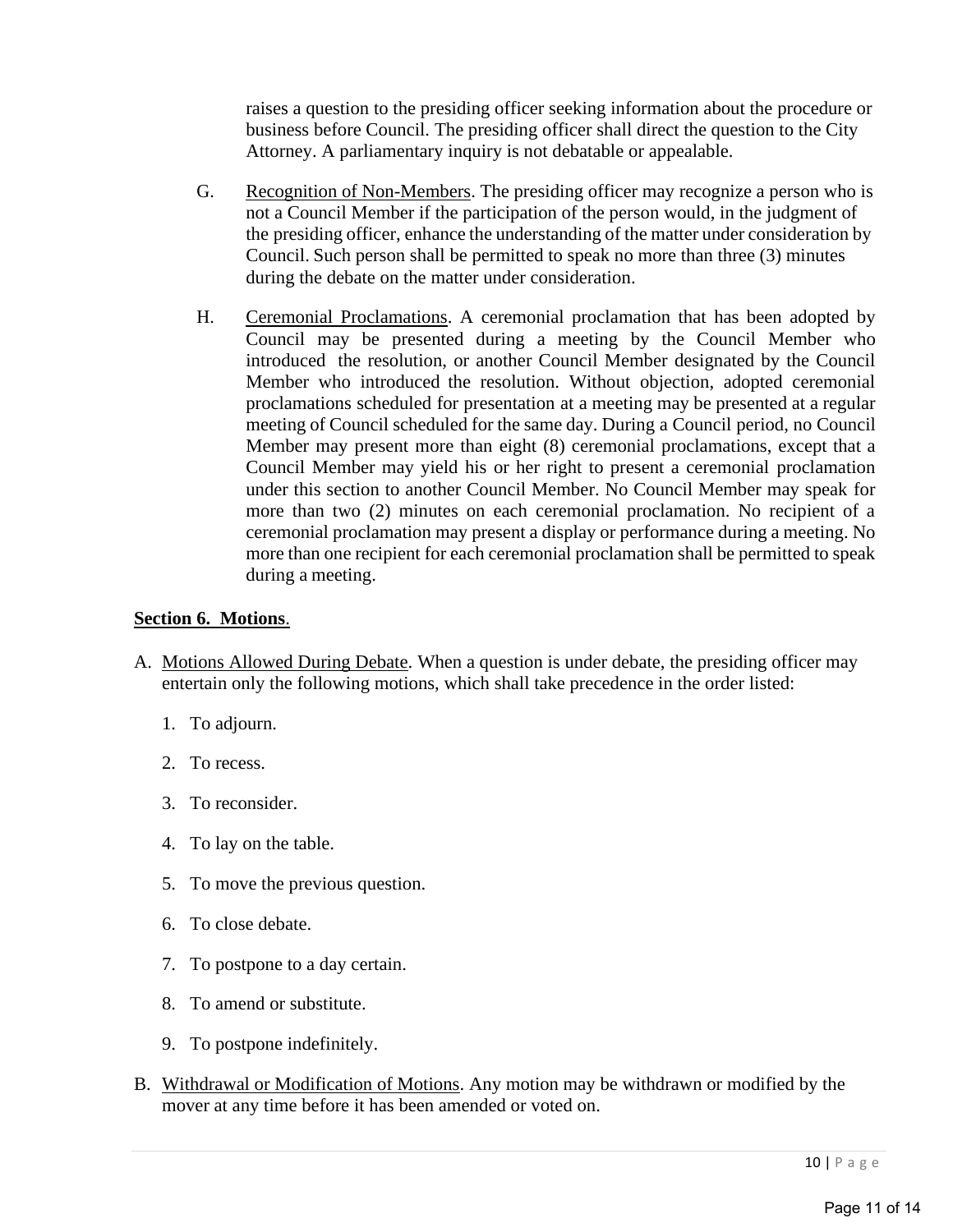- C. Adjourn. The presiding officer shall adjourn a meeting when there is no more business before Council. A Council Member may move to adjourn at any time. A motion to adjourn is not debatable, but the presiding officer may inform the Council Members of any unfinished business requiring attention of Council.
- D. Recess. The presiding officer may, without a vote, recess a meeting of Council to another time, day, or place. A Council Member may move to recess a meeting. A Council Member may move to amend a pending motion to recess to set a different length of the recess. If a motion to recess does not specify the time, day, or place at which the meeting will reconvene, the presiding officer may set a time, day, or place. Neither a motion to recess nor a motion to amend a pending motion to recess is debatable. A Council Member may move to recess a hearing or roundtable and reconvene the hearing or roundtable at a future time, day, or place. A recess may be taken under this section without a vote. If Council recesses a hearing or roundtable without specifying the future time, day, or place for the hearing or roundtable, the presiding officer must circulate notice of the new time, day or place.

### E. Reconsider.

- 1. A Council Member recorded as having voted with the prevailing side on a question may move to reconsider the question at any time, except as limited by this section.
- 2. An act may be reconsidered before it has been approved, deemed approved, or vetoed by the presiding officer. A resolution may be reconsidered at any time before its implementation. A motion to reconsider a question considered at a different meeting shall not be in order unless the motion to reconsider has been properly noticed.
- 3. For the purpose of this rule, a Council Member who was present and voting on a question decided by a voice vote will be considered as having voted with the prevailing side on the question, unless the Council Member had asked to be recorded as voting against the prevailing side or recorded as "Present".
- 4. A motion to reconsider cannot be made by a Council Member who was absent during a voice or roll-call vote on a question.
- 5. A motion to reconsider requires the approval of a majority of the Council Members present and voting.
- 6. If the question to which a motion to reconsider applies is debatable, the motion to reconsider is debatable and the debate may go to the question. If the question to which a motion to reconsider applies is not debatable, the motion to reconsider is not debatable.
- 7. If a motion to reconsider fails, the motion cannot be repeated.
- 8. A motion to reconsider is not required to consider amendments accepted or rejected on a previous reading of a measure.
- 9. Votes to approve or amend these Rules of Council may not be reconsidered pursuant to this section.
- F. Lay on the Table and to Postpone.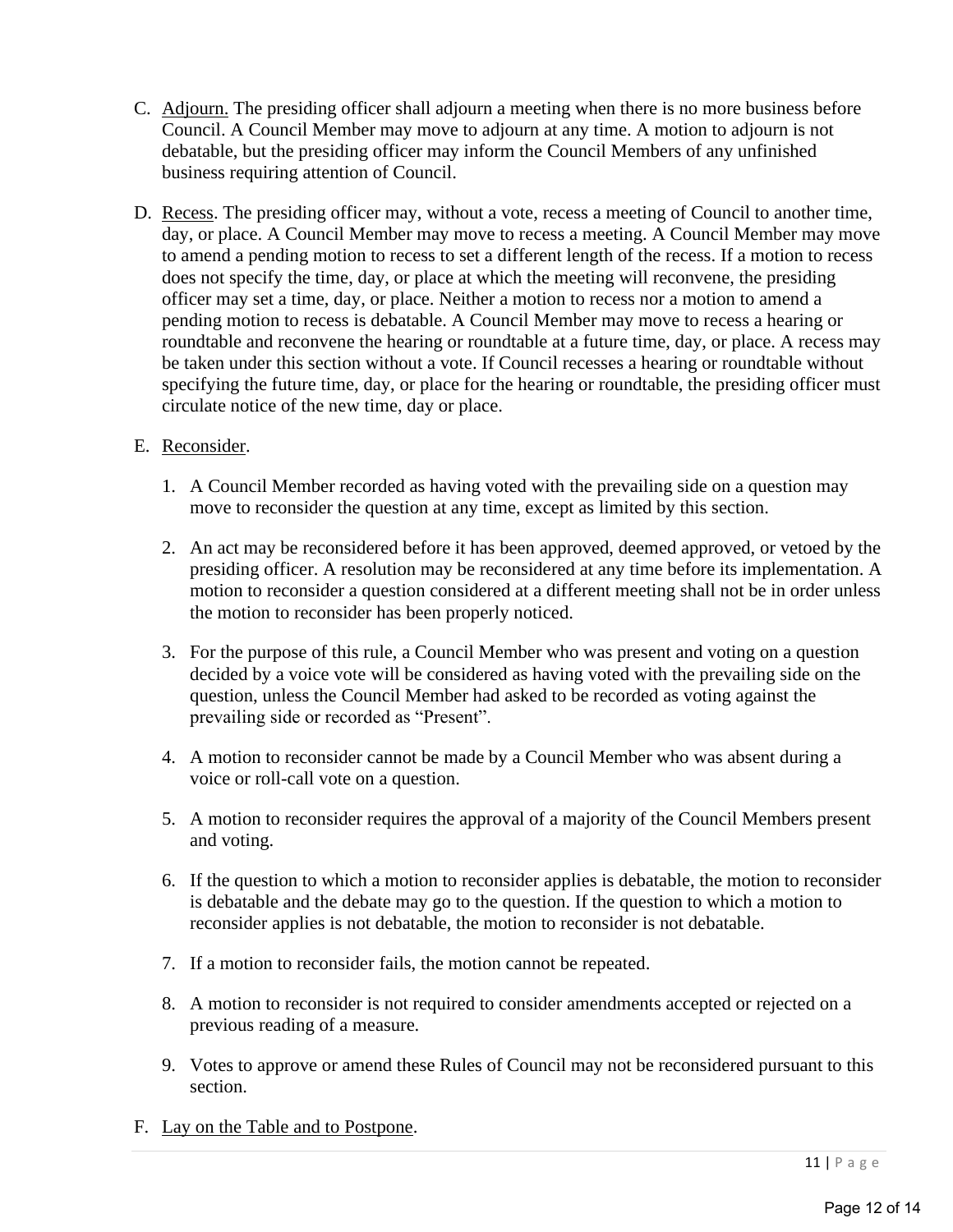- 1. A Council Member may make an unqualified motion to lay a question on the table, which is not debatable and, if adopted by a majority of Council Members present and voting, shall immediately end debate on the question. If an amendment to a measure is pending before Council, a Council Member may make a motion to lay the amendment on the table, which is not debatable and, if adopted by a majority of Council Members present and voting, shall immediately end debate on the amendment.
- 2. A Council Member may move to postpone a question to a time certain, which shall be adopted by a majority of Council Members present and voting. A motion to postpone to a time certain is debatable, though it is not in order to debate the merits of the underlying question.
- 3. A Council Member may move to postpone indefinitely any question pending before Council. A motion to postpone indefinitely is debatable, and it is in order to debate the merits of the underlying question. Upon adoption of a motion to postpone indefinitely, the question may not be reconsidered unless two-thirds (2/3) of Council Members present and voting agree to reconsider the question.
- 4. Both a motion to table and a motion to postpone may be applied to main motions only.

### G. Motions to Limit Debate.

- 1. Debate may be limited by a motion to close debate or a motion to move the previous question. Neither a motion to close debate nor a motion to move the previous question is debatable.
- 2. A Council Member may move to close debate, which shall require approval of two-thirds (2/3) of the Council Members present and voting. If a motion to close debate carries, no further debate is in order, except that: (i) each Council Member who has not spoken on the pending question may speak for no more than two (2) minutes; and (ii) the presiding officer may recognize the maker of the pending motion.
- 3. A Council Member may make a motion to move the previous question, which shall require approval of two-thirds (2/3) of the Council Members present and voting. If a motion to move the previous question carries, no further debate is in order on the pending question, and no further amendments to the main motion are in order absent a motion to reconsider the motion to move the previous question.

**Section 7. Investigative Powers**. As provided by Virginia Code § 15.2-1409, Council may make such investigations relating to its government affairs as it deems necessary, may employ financial, legal and other personnel it deems necessary to assist in such investigations, may order the attendance of witnesses and the production of books and papers and may administer oaths. Council may apply to the Circuit Court of the City of Petersburg for a subpoena or subpoena duces tecum against any person refusing to appear and testify or refusing to produce books, papers or records as ordered Council and the judge of such court shall, upon good cause shown, cause the subpoenas to be issued. Any person failing to comply with any such subpoena shall be subject to punishment for contempt by the court issuing the subpoena.